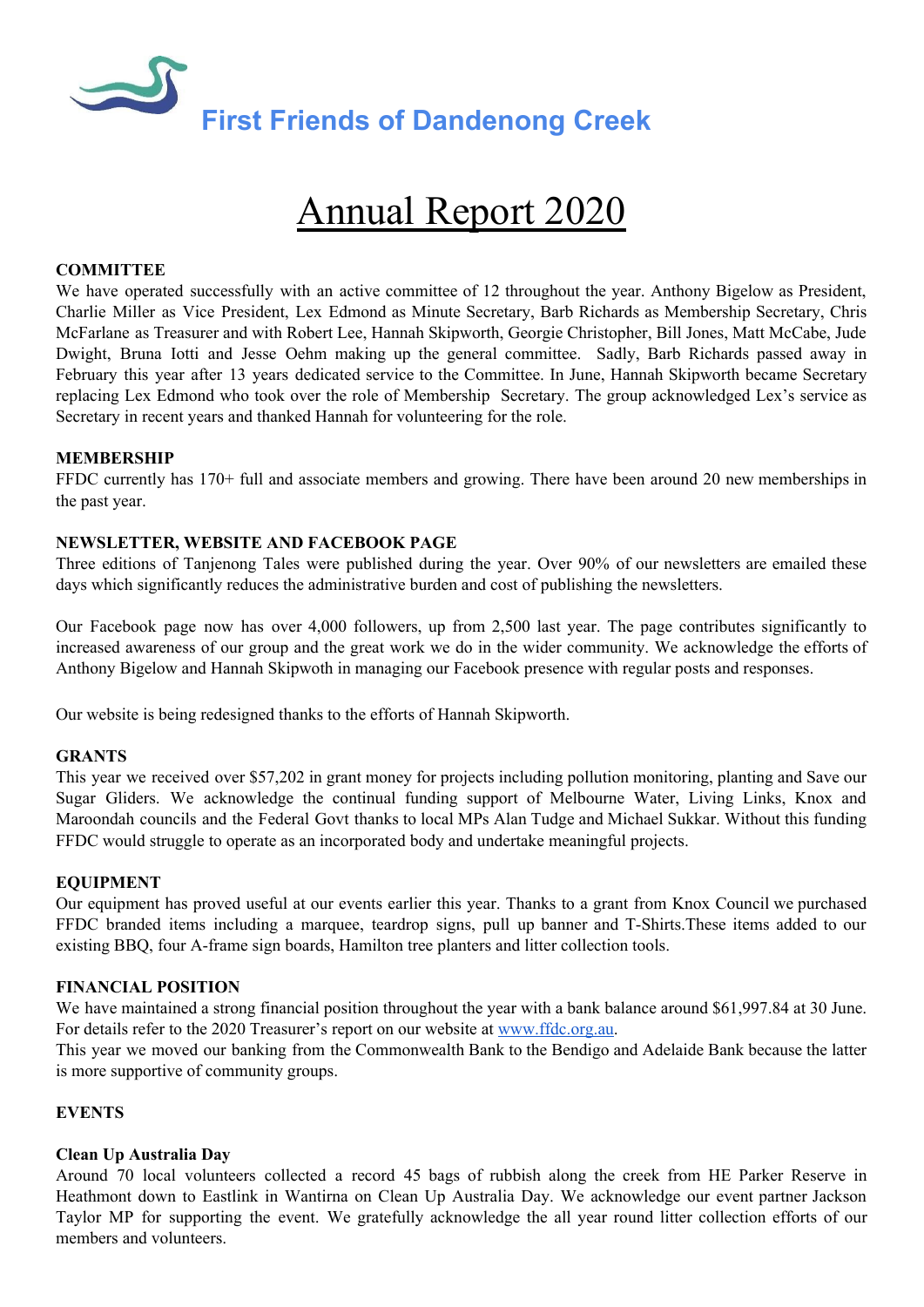## **World Environment Day**

Despite COVID-19 restrictions on World Environment Day, Saturday 7th June, 2,500 indigenous plants were returned to a section of the creek, which was previously mown grass, near the confluence of Heatherdale Creek. A special thanks to Jude Dwight and her students from Swinburne University for organising the event.

## **National Tree Day**

Due to the COVID-19 restrictions we had to cancel our National Tree Day event planned for Sunday 2 August. We had planned to plant 4,000 plants along the creek in the vicinity of the Heathmont Scout Hall. Thanks to the efforts of the Committee and families and the Maroondah Bushland team and the Leisure staff, 4,000 trees, shrubs and grasses have been planted in the area. The plants were funded by a grant from the Living Links program.

## **PROJECTS**

## **Pollution Monitoring**

FFDC received a Federal Government grant to the value of \$19,816 to deploy Real Time monitoring sensors along the creek. The monitors were installed by Bio2Lab for the group in 5 locations between Bayswater and Vermont. We believe this is the first type of deployment of this technology by a community group anywhere in Australia. The real time sensors are designed to look for characteristics of pollution events, including temperature fluctuations, pH changes and conductivity. The sensors relay the information back to an online portal, which then notifies the team, and additionally track the historical pollution events. We thank Alan Tudge MP for supporting our application to the Federal Government's Communities Environment Program. We acknowledge Anthony Bigelow and Jude Dwight for the idea and inspiration behind this groundbreaking project.

## **Save our Skinks**

The COVID-19 pandemic restrictions on outdoor gatherings, wet weather prior to that and winter has meant the project is on hold. In our latest surveys we are yet to find any Swamp or Glossy Grass skinks, although we have found some McCoy's Skinks, that had not previously been found.

## **Eel video**

The background to the video is we are looking to cover a number of aspects including the amazing lifecycle of the Short-finned eels in our creek, and how that's being affected through pollution. We have received partial funding from the Lord Mayor's Charitable Foundation at present, and will be working with Remember the Wild to produce the video. We also wish to highlight the connection with the indigenous community. To cover off on the pollution aspect, we will be working with Dr Dave Sharley from Bio2labs, and have approached for permission to interview experts Wayne Koster and Tarmo Raadik from Arthur Rylah Institute in Melbourne on the lifecycle aspect. The video is estimated to be between 5-6 minutes at this point in time, and include underwater filming along with interviews of relevant local community members, experts and ideally representatives from the indigenous community. The aim of the video is to make a connection between the lifecycle of the eels, which live in Dandenong Creek. The bigger picture here is that Dandenong Creek is representative of many urban creeks across Melbourne and additionally across the Eastern seaboard in our urban setting. We wish to showcase their amazing lifecycle, and highlight that 'life' exists in our creeks, and they aren't just 'dirty drains' they harbor life in all forms. People need to connect their actions in relation to pollution, whether it's runoff from the streets or in particular, large scale pollution events coming in from the neighboring industrial estates.

## **Save our Sugar Gliders**

This project, spearheaded by FFDC and supported by Maroondah Council and Abzeco, records glider occupancy in specially designed, strategically placed nesting boxes. The boxes will be installed in reserves, schools and resident gardens in Heathmont near the creek. Trained experts will check their occupancy regularly and document the findings. Findings will inform a corridor strategy for the Heathmont area that FFDC and Maroondah Council can use to protect, maintain and enhance our corridors. With increasing urban development, the corridors they live and travel in are disappearing.

## **Lizard Lounge**

The implementation of our successful \$13,000 Federal Government grant, in aid of sensitive revegetation of land for